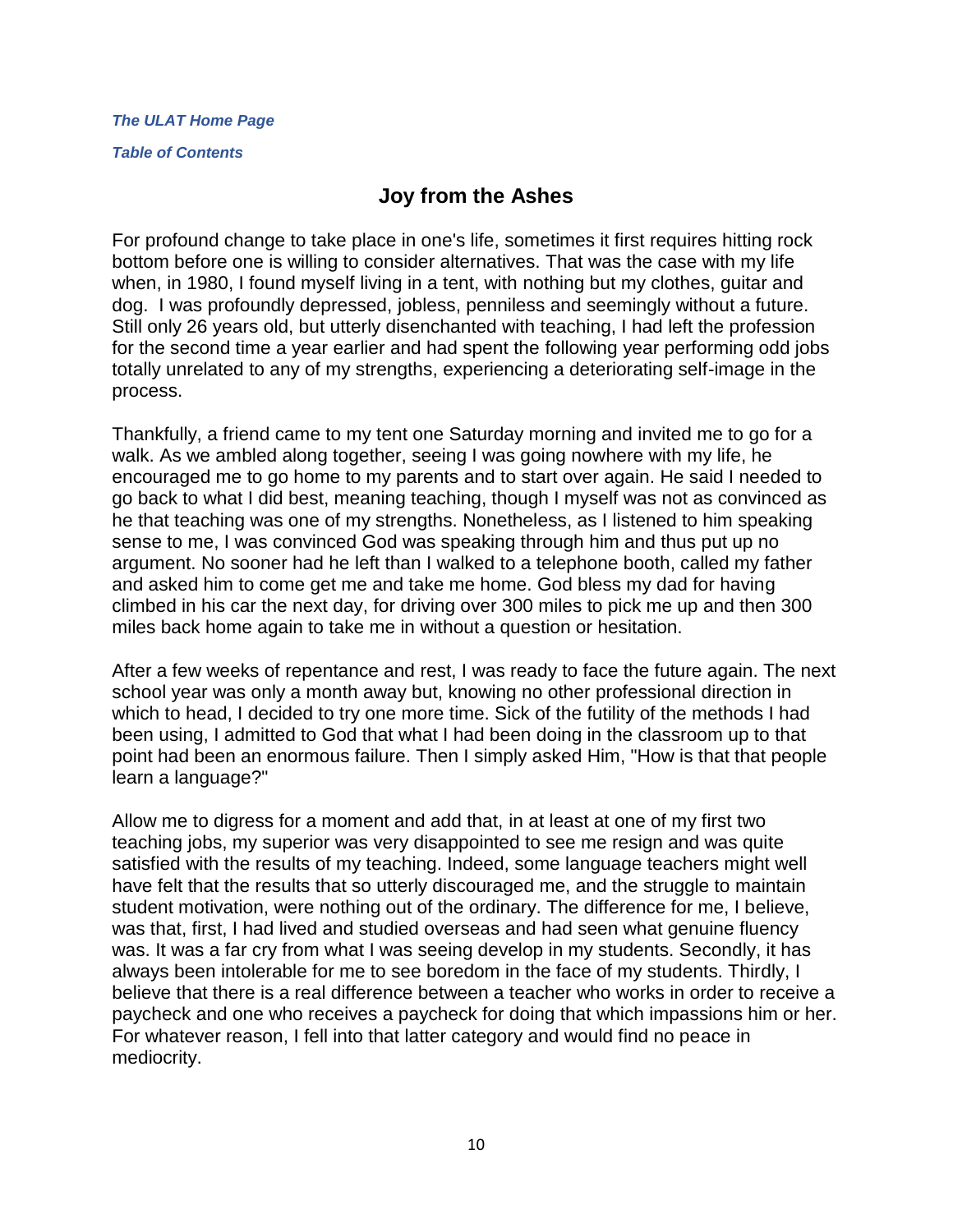I would not wish on anyone that they sink to the level of depravity and depression to which I fell during that last year before I went home to start over. However, it was only when I had fallen so low that I was ready to completely rethink my approach to language teaching. What would it take for you? Hopefully not a stint living in a tent like a derelict. Would it be the loss or threatened loss of your teaching position? How about a moment of lucidity and honest evaluation of your students' inabilities? Whichever the case, I would posit that only those who teach out of a sense of conviction, and not for mere convenience sake, will be willing to radically modify their current approach to language teaching. The rest will have too many years invested in ineffective but familiar curriculum and methods to go to the trouble of "starting over", even though recognizing that they are daily mired in mediocrity.

So, have you hit rock bottom when it comes to your job satisfaction as a language teacher? If that is the case, be encouraged! Your discontent may very well be the impetus that has placed you on the verge of entering the best, most fulfilling years of your teaching career.

If you are young and are just about to start your first teaching position, your situation is enviable. There is nothing holding you back except the challenge you may face from the established teachers in your language department who may oblige or pressure you to "toe the traditional line". For that reason, give serious consideration to starting your career in a small school in which you will be the exclusive world language teacher and thus will have the freedom to experiment. Typically, administrators are less confident about critiquing the pedagogy used in language classes than they are about any other discipline in their school. If you are convinced about what you are doing, and can get parents and students to buy in to your approach, your superiors will be only too happy to let you do your own thing.

Enough digression. After praying, I came to two simple conclusions. First, as nothing I had done in the classroom thus far had brought satisfaction, I would throw out all of the assumptions I had inherited from Mr. Carson, Miss Majors and Mr. Kaprinoff and start from scratch. In the revolutionary words of Georges Moustaki, *« Tout est possible, tout est permis! »* ("Everything is possible, everything is permitted!") Frankly, with that thought, I started to get excited about a profession that I had come to abhor.

Secondly, I reasoned that if 99.9% of the world's people learn to speak their native language fluently, why would I modify the natural sequence by which they had learned their first language in teaching them a second? Why would I use translation and analytical grammar presentations to get my students to where I wanted them to go? Were such activities those that had taught me to speak English as a child? Why would I give them written homework assignments from the very first day of class? In fact, why would I expose them to the written word before they could speak this new language fluently, albeit with some grammatical errors? Don't we spend the first year of our life listening, observing and experiencing, followed by our first tentative efforts to utter words to bring about a desired end? We quickly learn "Mama!" to have our basic wants and needs met. We slur "G'up" to convey that we want to be picked up out of our crib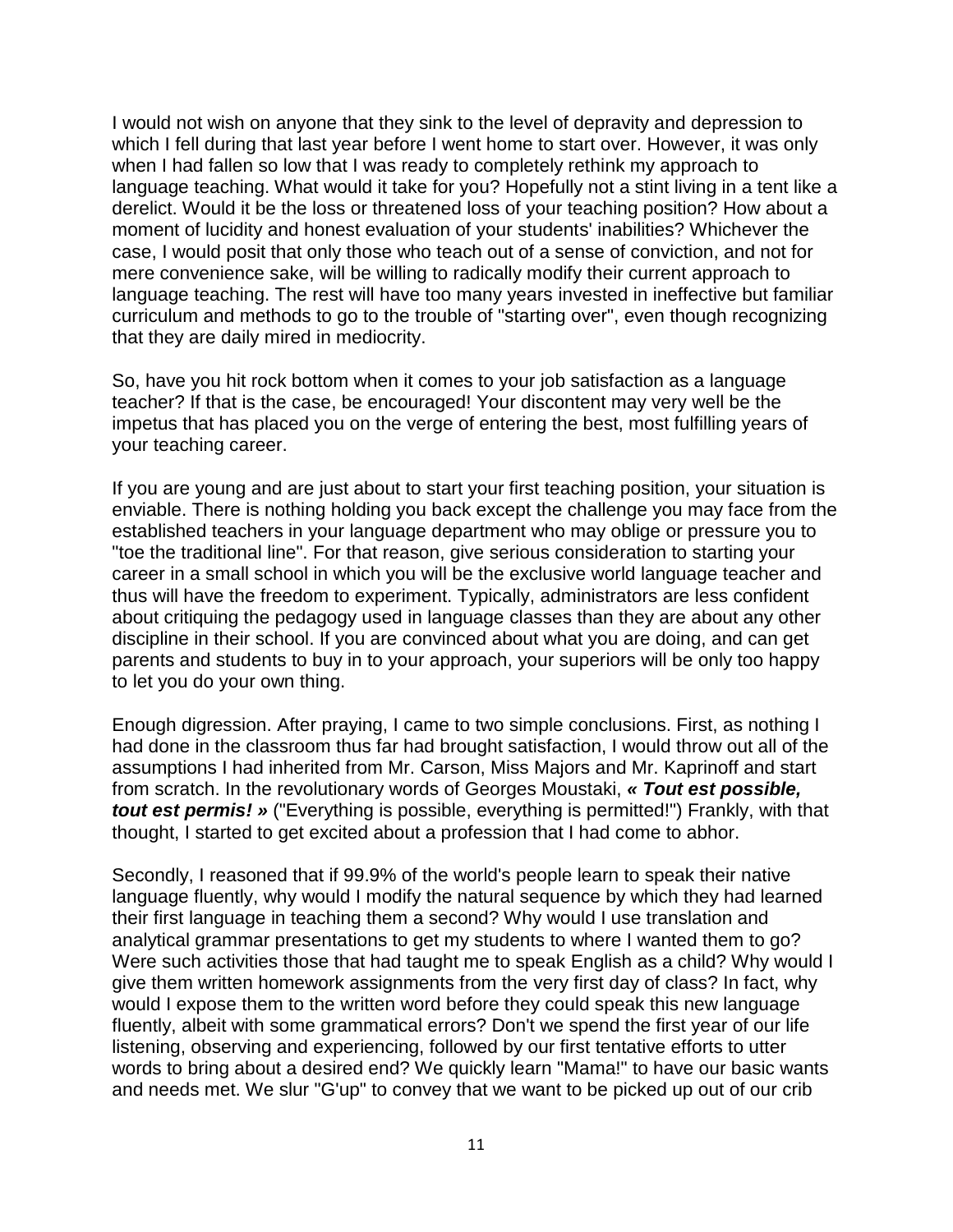and held. We demand "muck" to be given a glass of milk and "book" to be read to. And, through it all, our parents delight in and encourage our imperfect communication. So why would I come down hard on grammatical errors in the first-year student and give form as much emphasis as essence? And doesn't dramatically increased oral fluency go on for four or five years before we are ever exposed to elementary reading materials and still later to elementary writing?

Once the dam had burst in my thinking, the questions and logical conclusions came pouring out in rapid succession. In short, whereas the duration of each step in the sequence could be significantly reduced in the adolescent or adult learner, who already understood, spoke, read and wrote another language, the sequence I would mimic thereafter in the classroom would be the natural one by which students had learned their native language. They would first be taught to listen and comprehend speech, then to express themselves orally and then, months later and only once relative oral fluency had been attained, they would receive phonics instruction and begin to read, followed even later by elementary written work.

With these thoughts in mind, knowing that translation was a highly destructive technique, establishing unhealthy mental links between the students' native language and the new one they were learning, I began thinking about the critical issue of how I would convey meaning. One morning, over breakfast, while musing about the question of how to communicate meaning without translation, I looked at a basket of fruit placed in the middle of the table between my mother and me. I decided that I was going to communicate to her, though without speaking, that I wanted her to give me the banana resting in the midst of the basket. To make the task a little more similar to what I would face if ever again in a foreign language classroom, I determined to use French sentence structure in making my request. Wordlessly, raising my hands in front of my chest, and looking meaningfully at her, I got her attention. Then I pointed at her with my index finger (You). Next, I stretched my index finger out horizontally and then arched it back toward my chest (to me). Thirdly, I extended both of my forearms toward her with my palms open (give) and finally pointed at the banana. Thank God for mothers, who tend to think brilliant all that their children seek to create or accomplish! In any case, she patiently took me seriously, as I repeated the sequence two or three times, and then, once she had understood, passed me the coveted piece of fruit.

From that simple experiment, it dawned on me that I could assign gestures to the most important vocabulary that students would learn during their first year of study. These gestures would be so evocative of meaning that there would be no need for translation nor, for that matter, for any thought about the word in the students' native language. (It wasn't until I got back in the classroom that I learned that the use of representative gestures had two other very important benefits beyond that of conveying meaning.)

From that breakfast table insight, I was able to generalize the idea about gestures and extend it to all forms of visual and auditory stimuli. I saw that I could use mime, skits, video clips, still images, drawings and sound effects to accomplish the same task of conveying meaning to my students. For example, if I wanted to express the idea of "to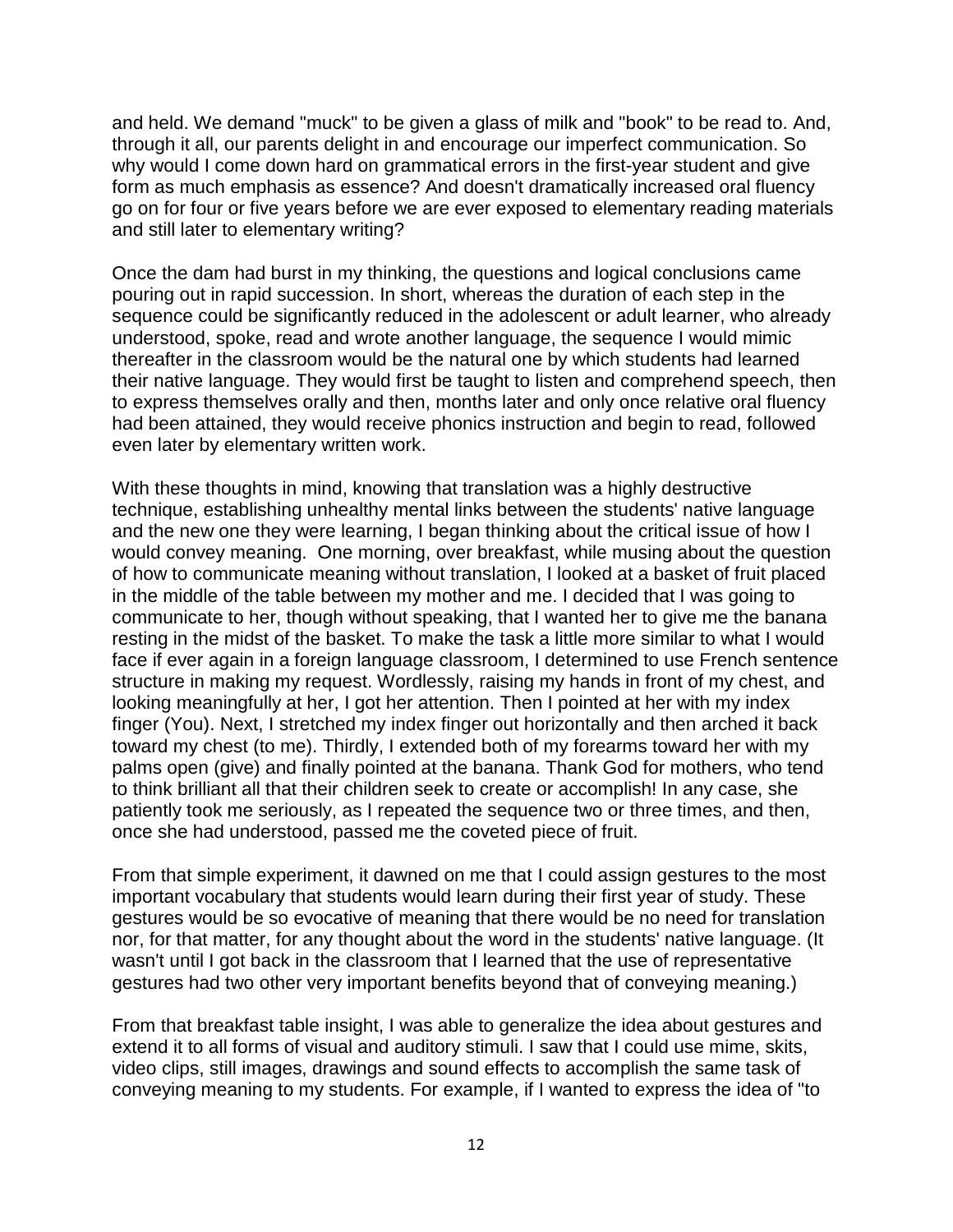listen", I could trace in the air with my fingers the outline of an imaginary radio, pulling up its antenna and turning an imaginary knob, then humming a tune while grasping an imaginary handle and pulling it up to my ear, bobbing my head and tapping my toe to the beat of the music. With a glance at the students, I could continue the same activity while articulating and repeating the word "to listen" in the language I was teaching. From there, I could dispense of my imaginary radio, raise my hand to my ear and repeat the word a couple of times. Finally, making it clear that I wanted my students to imitate the hand-to-ear gesture, I could have them perform the gesture themselves and repeatedly say the word with me. Thereafter, until the word would become so deeply ingrained in their thinking that gestures would no longer be necessary, I could perform that same gesture every time I would refer to the word "listen".

Within a couple of weeks of such reflection, I had settled on a number of principles and practices that I would respect, if ever I got another teaching job, however inconvenient it might be or odd it might seem to others. Those principles and practices were as follows:

- 1. I would respect the natural language acquisition sequence proceeding from listening to speaking to reading and finally to writing.
- 2. I would not introduce the written language, therefore, until the student had acquired a strong oral foundation of syntax and vocabulary, acquired exclusively through speaking and listening.
- 3. I would reject translation as a teaching tool, as it creates destructive mental links between the learner's native language and the language to be acquired resulting in slow, stilted and embarrassingly awkward speech.
- 4. I would instead convey meaning in a visual and auditory fashion and in context, by means of stories, mime, gestures, drawings, sound, video clips and still images.
- 5. I would avoid the use of analytical presentations of grammar, which are largely useless and tedious sidetracks for beginning language students and tend to push them in the direction of translation.
- 6. I would see training students in *how* they think (in a three-step thought process) as they speak their new language to be just as important as *about what* they think (vocabulary and grammar).
- 7. I would teach my students to perform and understand gestures representing key elements of the language every time they say or hear that word, during their first year of study, until that gesture is no longer necessary.
- 8. I would establish a pace of instruction rapid enough that students would not have the time to reflect in their native language. My goal would be to develop "linguistic reflexes" in my students whereby, over time, they would be trained to employ proper sentence structure as a reflex response without needing to reason their way to proper speech through the recalling of grammar rules, charts and diagrams.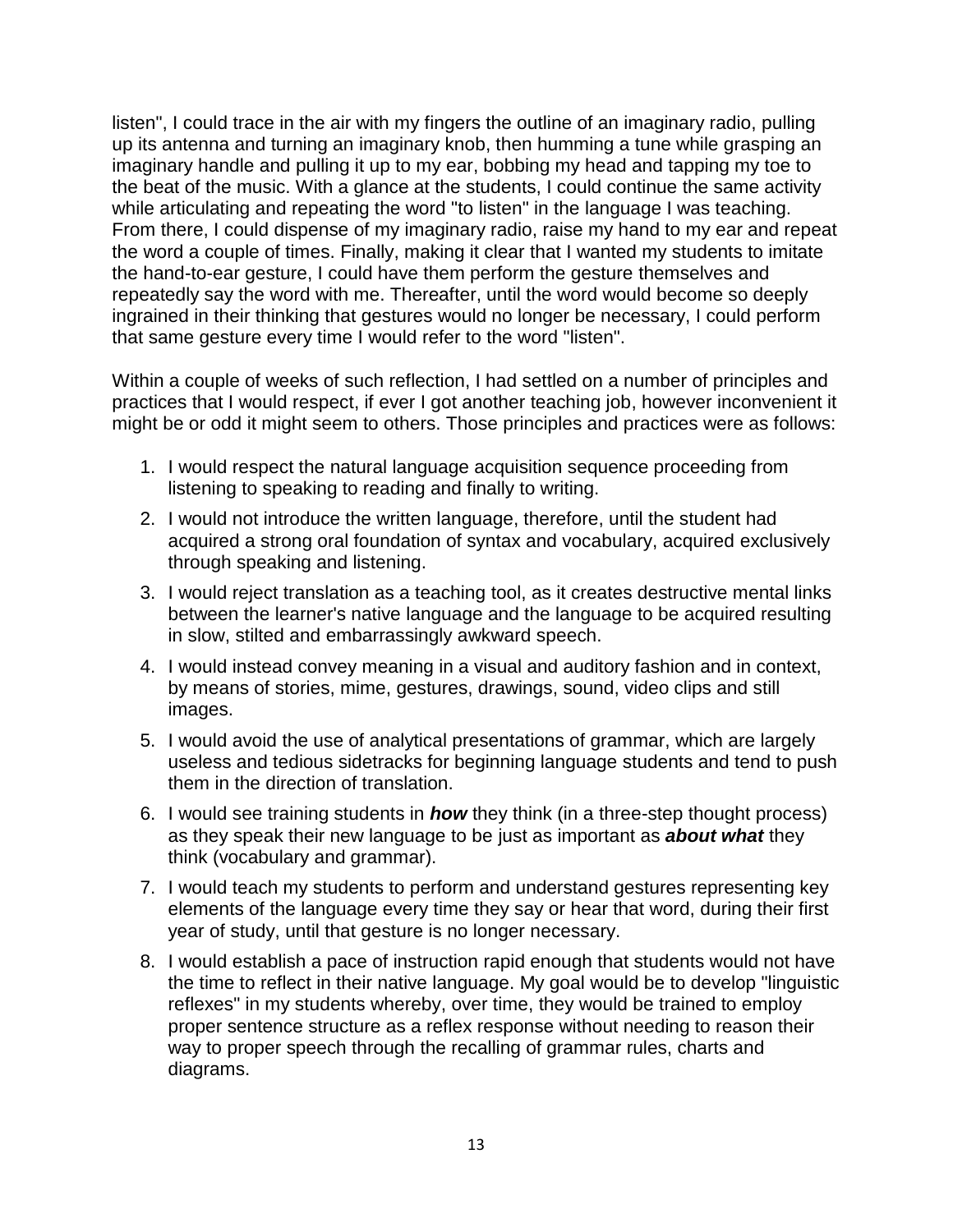- 9. I would give priority to substance over form, particularly in the first year of study, affirming speech, albeit grammatically imperfect, which succeeds in conveying meaning. Only gradually and progressively would I raise the bar when it comes to my expectations for the structural accuracy of their speech.
- 10. I would be careful to give only proportional importance to the irregular aspects of a language, rather than overemphasizing them beyond that which their actual frequency in speech justifies, so as to give the students the sense that this new language has some predictability.
- 11. I would ensure that my testing methods and emphases remained consistent with the above principles and practices, despite the greater challenge of creating objective testing measurements for oral speech. That is, if I claimed that I truly wanted my students to be able to speak this new language, and not merely be able to explain and analyze it, I would need to test and weight the elements contributing to their grades in a manner that would reflect and respect that priority.

With those ideas in mind, I now found myself excited to get back into the classroom. However, there was one problem. I now had less than two weeks before the 1980-1981 school year would begin and my initial letters of application had failed to result in even an invitation to interview.



*The author directing a rapid-fire review of key gestures to the end of producing "linguistic reflexes", that is, instant recall while training the students to speak without passing through the grid of their native language.*

In God's economy, time is no obstacle, as He puts each element of His plan in place in just the right order and at just the right moment without the need for haste or panic. Six days before the start of the school year, a wellrespected middle school in mid-Michigan, to which I had not even applied for work, invited me to drive 100 miles to their site and interview that same day. And that same day I was hired to teach French in the best environment imaginable. I would work under a wonderful principal – the ultimate encourager of people and innovation – who trusted me implicitly to teach as I saw fit. And just through the woods in the back of the school's property lay the church I had attended while in college years earlier. There I would meet people, including my wife-to-be, who would support

the continued restoration of a life that a mere three months earlier, languishing hopelessly in a tent, had appeared wasted and over.

With the freedom to teach in accordance with my new convictions, the transformation of my classroom experience was instantaneous and almost unbelievable. It was like a bright light had been switched on in a room where there had been pitch darkness for years. Just two months into the school year, having taught my first year students the